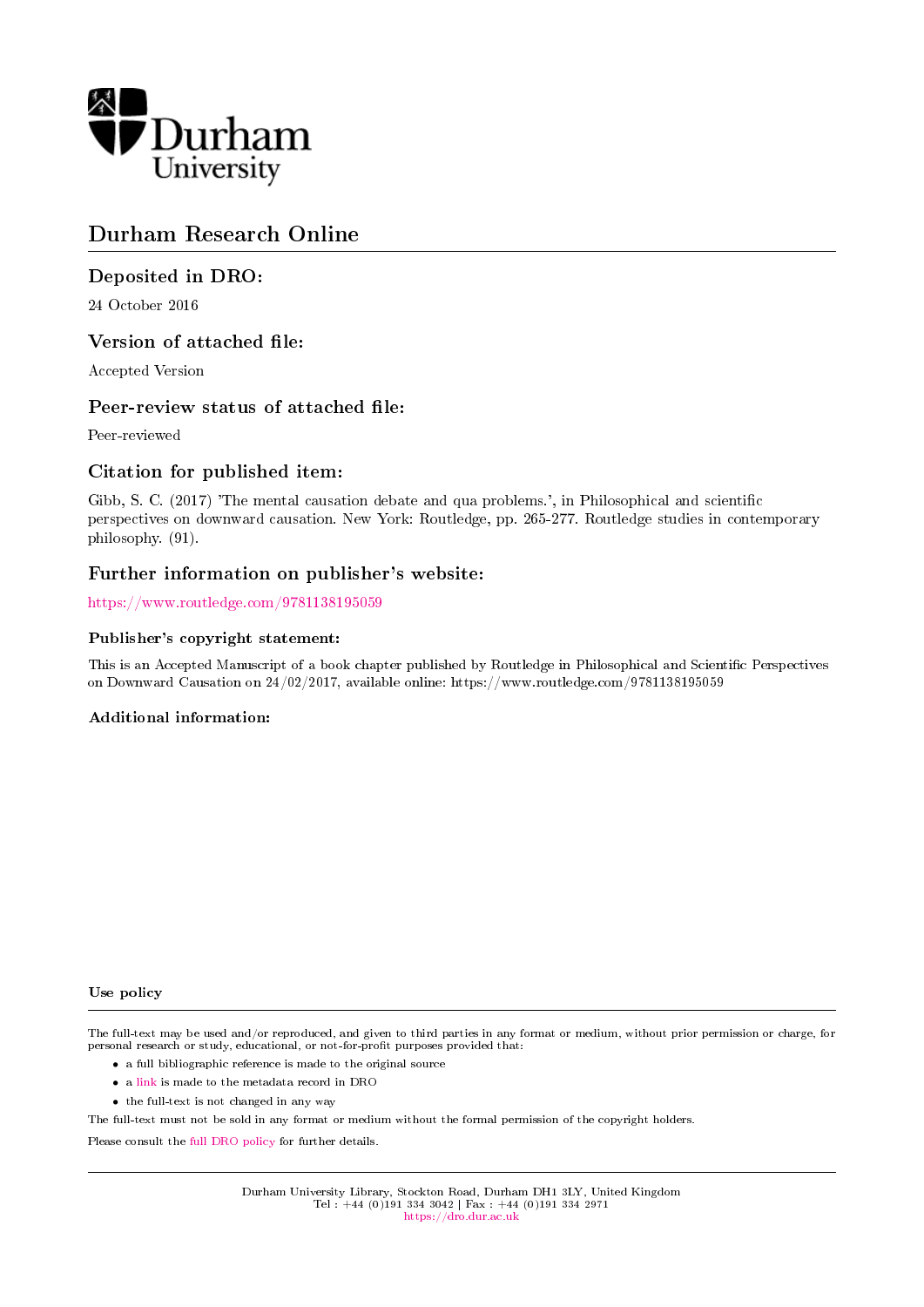# **The Mental Causation Debate and** *Qua* **Problems**

It is often suggested by those in the mental causation debate that the causal closure argument is an argument that can be raised at increasingly more fine-grained levels. That is, even if one accepts the conclusion of the causal closure argument—mental causes are identical with physical causes—there are still worries about whether the mentalness of the mental cause, or the mentalness of the mentalness of the mental cause is causally redundant in the physical domain. And each such worry gives rise to a problem of causal closure. I refer to these problems as '*qua* problems'. And, in this paper, I aim to establish that all such *qua* problems can be dismissed or unproblematically avoided. The only problem that the causal closure argument gives rise to is the problem of how non-physical causes can have physical effects. If there is no downward causation, then there is no downward causal efficacy.

# **1. The Original** *Qua* **Problem**

Let us make the plausible assumption that there is psychophysical causation—we are able to perform intentional actions that result in the movement of our bodies. It is, for example, my desire to move my arm that is, at the very least in part, causally responsible for my arm's moving. It is because I had this desire that my arm moved. And, had I not had this desire, in normal circumstances, my arm would not have moved. The causal closure argument combines the premise that there is psychophysical causation with two further premises to yield the conclusion that mental causes (that have physical effects) are identical with physical causes. The argument can be set out as follows:

- 1. *Psychophysical Causation:* Some mental causes have physical effects.
- 2. *Closure*: Every physical effect has an immediate and complete wholly physical cause.
- 3. *Causal Non-Overdetermination*: There is no systematic causal overdetermination.

Therefore, mental causes (that have physical effects) are identical with physical causes.

Let us assume that events are the causal relata. To explain the causal closure argument, in accordance with *Psychophysical Causation*, say that *m* is a mental event and that it is an immediate and complete cause of a physical event, *e*. Given *Closure*, *e* must also have an immediate and complete wholly physical cause, *p*. (Event *c* is an immediate cause of event *e*, if *c* does not cause *e* by causing some further event. A complete cause is the sum of all of the partial causes of an event in a particular instance of causation. If each partial cause of an event is physical, then that event has a complete wholly physical cause.) *Closure* entails that to identify an immediate and complete cause of any physical effect we never *need* to look beyond the physical domain—that there will be a seamless causal chain of purely physical events leading to any bodily movement. But the existence of such a causal chain does not exclude the existence of additional non-physical causes of bodily movement. It is only the combination of *Closure* with *Causal Non-Overdetermination* that entails that the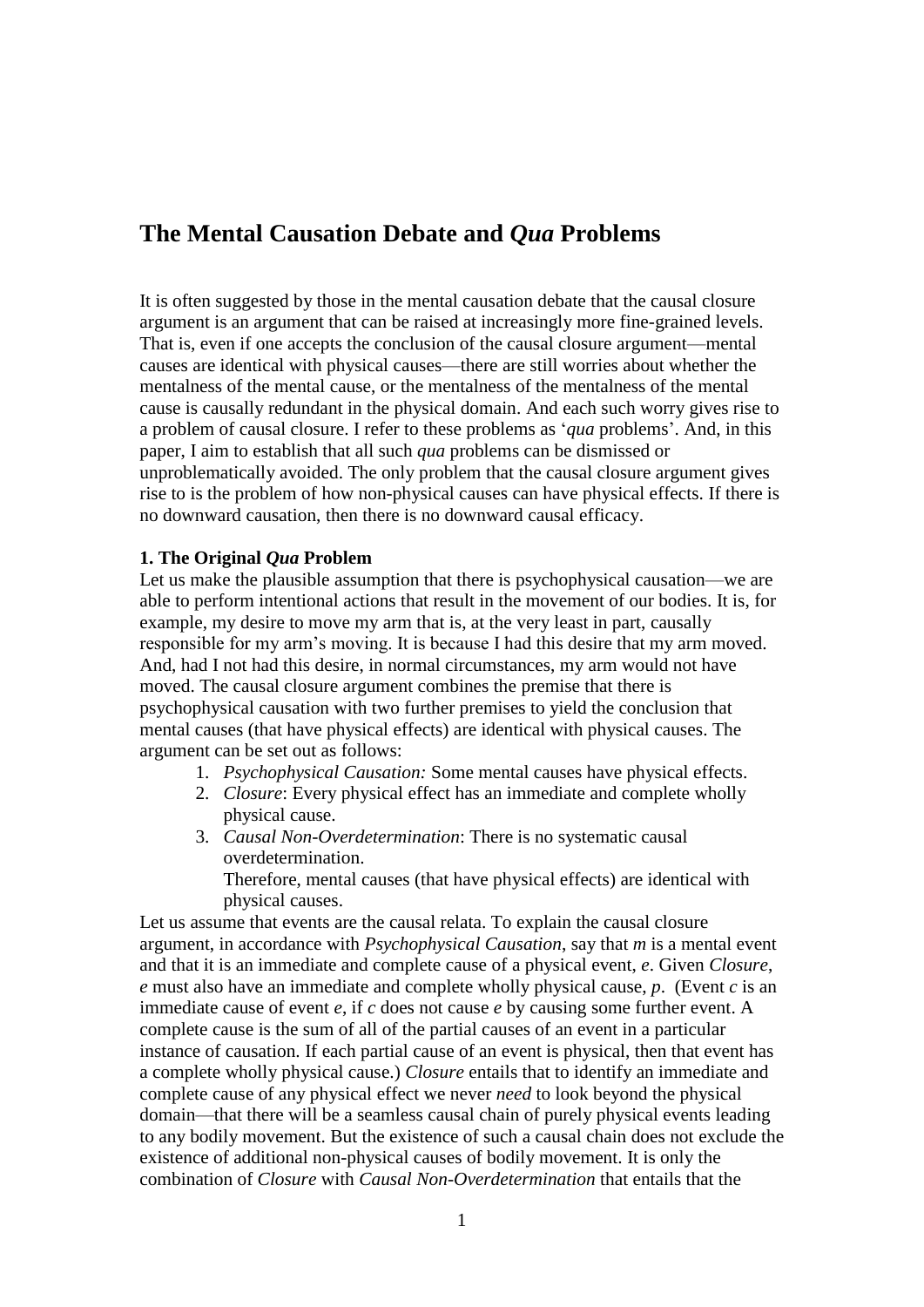cause of any physical effect *must* be physical—that there can be no downward causation from *sui generis* mental events to physical events. To give an example of causal overdetermination, two guns are independently fired and the bullets from both guns strike the victim at the same time. If each bullet striking was, on its own, a complete cause of the victim's death, the death was causally overdetermined. Given *Causal Non-Overdetermination* there may be isolated cases of causal overdetermination, but the causal overdetermination cannot be systematic—events cannot be causally overdetermined as a general rule. The kind of causal overdetermination that the combination of *Psychophysical Causation* and *Closure* gives rise to is systematic—*whenever* a mental event, *m*, causes a physical event, *e*, given *Closure*, there will be a wholly physical cause, *p,* that is enough to bring *e* about. This problem is removed if  $m$  is identical with  $p<sup>1</sup>$ .

If events are the causal relata, the conclusion of the causal closure argument is that mental events (that have physical effects) are identical with physical events. But, as is often pointed out, if mental and physical events are identical but mental and physical properties are not, the causal closure argument is not resolved but simply relocated. Hence, say that one does combine an event monism with a property dualism—mental events are events that involve mental properties, physical events are events that involve physical properties, every event that involves a mental property is an event that involves a distinct physical property. Mental events will be causes in the physical domain because they are identical with physical events. (They are physical events because they involve physical properties). But questions about the causal relevance of the mental in the physical domain will simply re-surface at the level of properties, as opposed to the level of causes. There might not be downward causation (as *sui generis* mental events do not cause physical events), but do the *sui generis* mental properties that a mental (physical) event involves exert downward causal efficacy?

The reason why this problem arises is that properties are characterising entities, features of things. When things causally interact, the manner of their interaction depends on the properties that they involve. When a stone hits a porcelain vase, the vase smashes. This causal interaction takes place in virtue of various properties of the stone and the vase, including the stone's hardness and the vase's fragility. Standing on the broken pieces of the vase causes my foot to bleed. This causal interaction takes place in virtue of various properties of the porcelain shards and my foot, including the porcelain shards' sharpness and my foot's softness. Properties do the causal work because what an entity is like depends on which properties characterise it and which causal relations an entity can enter into depends upon what it is like. Consequently, if events are the causal relata then they can only be the causal relata insofar as they involve properties. It follows that to combine an event monism with a property dualism is simply to invite the question of whether mental events cause physical events *qua* mental or *qua* physical. That is, is a mental event causally relevant in the physical domain in virtue of mental properties that it involves

1

<sup>&</sup>lt;sup>1</sup> Note if the causal closure principle was simply formulated as the claim that 'Every physical effect has a complete wholly physical cause', then the combination of it with *Psychophysical Causation* and *Causal Non-Overdetermination* would be compatible with a dualist model of psychophysical causation which held that neural events caused bodily movement via mental causal intermediaries. (For further defence of this point, see Lowe 2000). In *Closure*, the requirement that every physical effect has an *immediate*, complete wholly physical cause is there to rule out the possibility of there being any such gaps in causal chains of physical events for non-physical events to fill.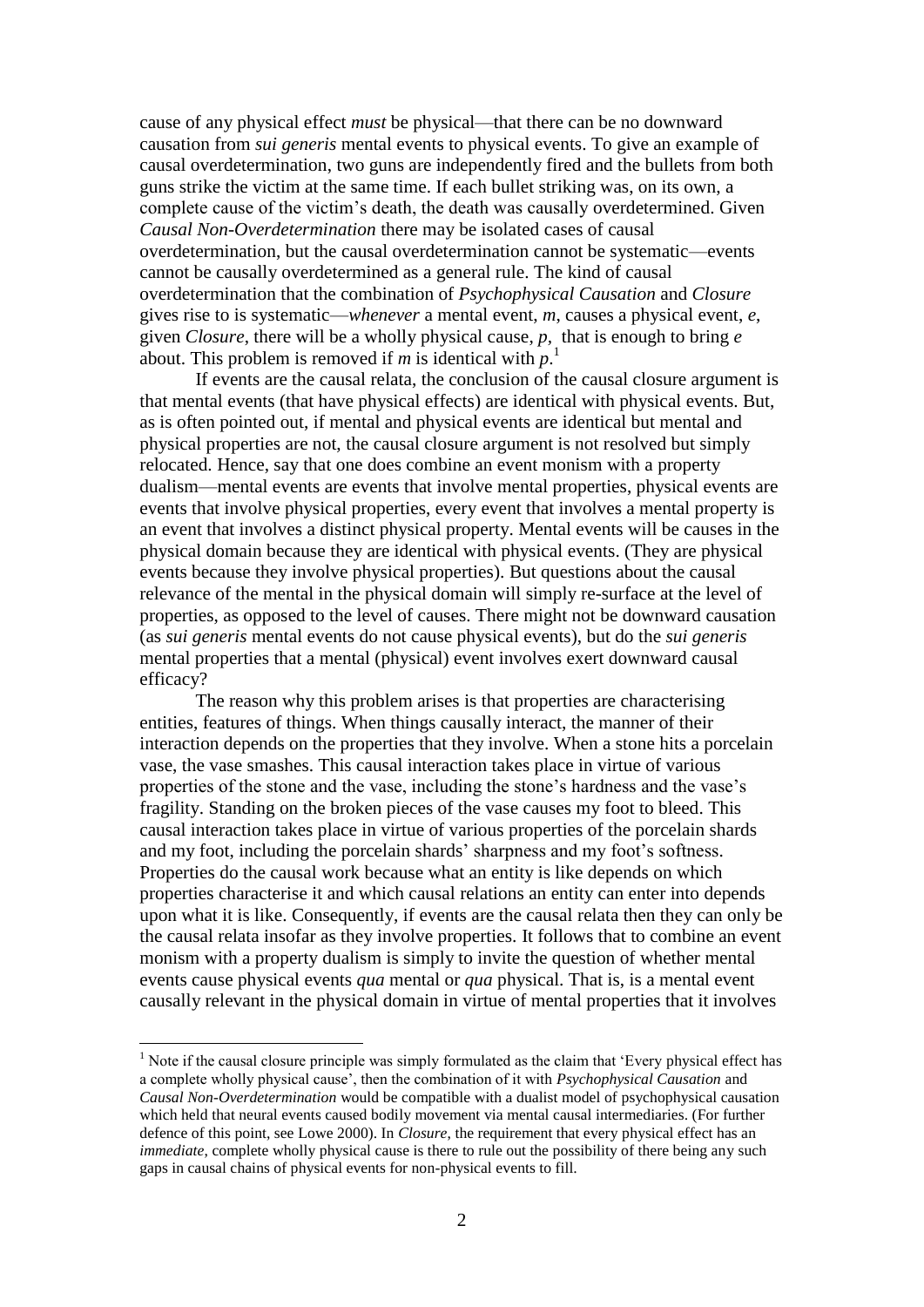or in virtue of physical properties that it involves? If it is the latter, and, hence, one denies mental properties causal efficacy in the physical domain, then one abandons any serious commitment to psychophysical causation. But if it is the former, then one is forced to abandon either (a modified version of) *Closure* or *Causal Non-Overdetermination*. <sup>2</sup> Unless one does abandon one of these two principles, if the causal closure argument is valid, *sui generis* mental properties cannot exert downward causal efficacy. This problem is just as intractable as the problem of how *sui generis* mental events could be causes in the physical domain. The problem is removed if mental properties (that are causally efficacious in the physical domain) are identical with physical properties. (Note that this is a problem that *all* property dualists who are committed to psychophysical causation must face, regardless of how intimate the connection is between mental and physical properties that they propose. To avoid the problem, nothing short of identity will do. Consequently, the non-reductive physicalist who maintains that mental properties are distinct from physical properties is also faced with the problem, despite his further claim that mental properties are ontologically dependent on physical properties.) Nor is this the only *qua* problem that is thought to result from the causal closure argument. Two further, distinct *qua* problems have been raised—one at the level of 'properties of properties', the other at the level of 'properties of property-instantiations' (Noordhof 1998 and Macdonald and Macdonald 2006). Both, it is argued, are just as serious as the original *qua* problem.

Concerns about *qua* problems in the mental causation debate have, I consider, added a further layer of unnecessary complication to an already complicated debate. The second and third *qua* problem—that is, the one concerning properties of properties and the one concerning properties of property-instantiations—are ontologically confused. The only *qua* problem that isn't ontologically confused—the original *qua* problem (which concerns the properties that a cause involves)—can be avoided with little or no metaphysical consequence to those in the mental causation debate. There are no *qua* problems in the mental causation debate, at least none that are worth worrying about. There is only one problem that needs to be addressed—the problem of how there can be mental causes in the physical domain that are not themselves physical. In this paper I hope to establish why. §2 further considers the *qua* problem concerning the properties that a cause involves. §3 discusses the *qua* problem concerning property aspects, i.e. properties of properties. §4 discusses the *qua* problem concerning properties of property-instantiations.

## **2. Coarse-grained versus fine-grained accounts**

1

First, a note about some of the above phrasing. I have purposefully spoken only of events *involving* properties. I adopt this loose form of speech because I do not want to imply that events *have* properties.<sup>3</sup> I find the idea that properties could characterise events to be confused. Properties only characterise objects, or, in other words, substances. It might be the case, as Kim holds, that events just *are* propertyinstantiations—that is, that an event is the instantiation of a property by a substance (at a time) (Kim 1993b). 4 In that case events involve properties. But the claim that

<sup>2</sup> Such a modified version of *Closure* might be as follows: Every physical effect has an immediate and complete wholly physical cause, where each physical effect that a physical cause brings about is wholly explainable in terms of purely physical properties that the physical cause involves.

<sup>&</sup>lt;sup>3</sup> Some metaphysicians are, it would appear, happy to accept this implication. (See, for example Ehring 1987).

<sup>&</sup>lt;sup>4</sup> In what follows, for simplicity when referring to Kimean events, I shall omit the time reference.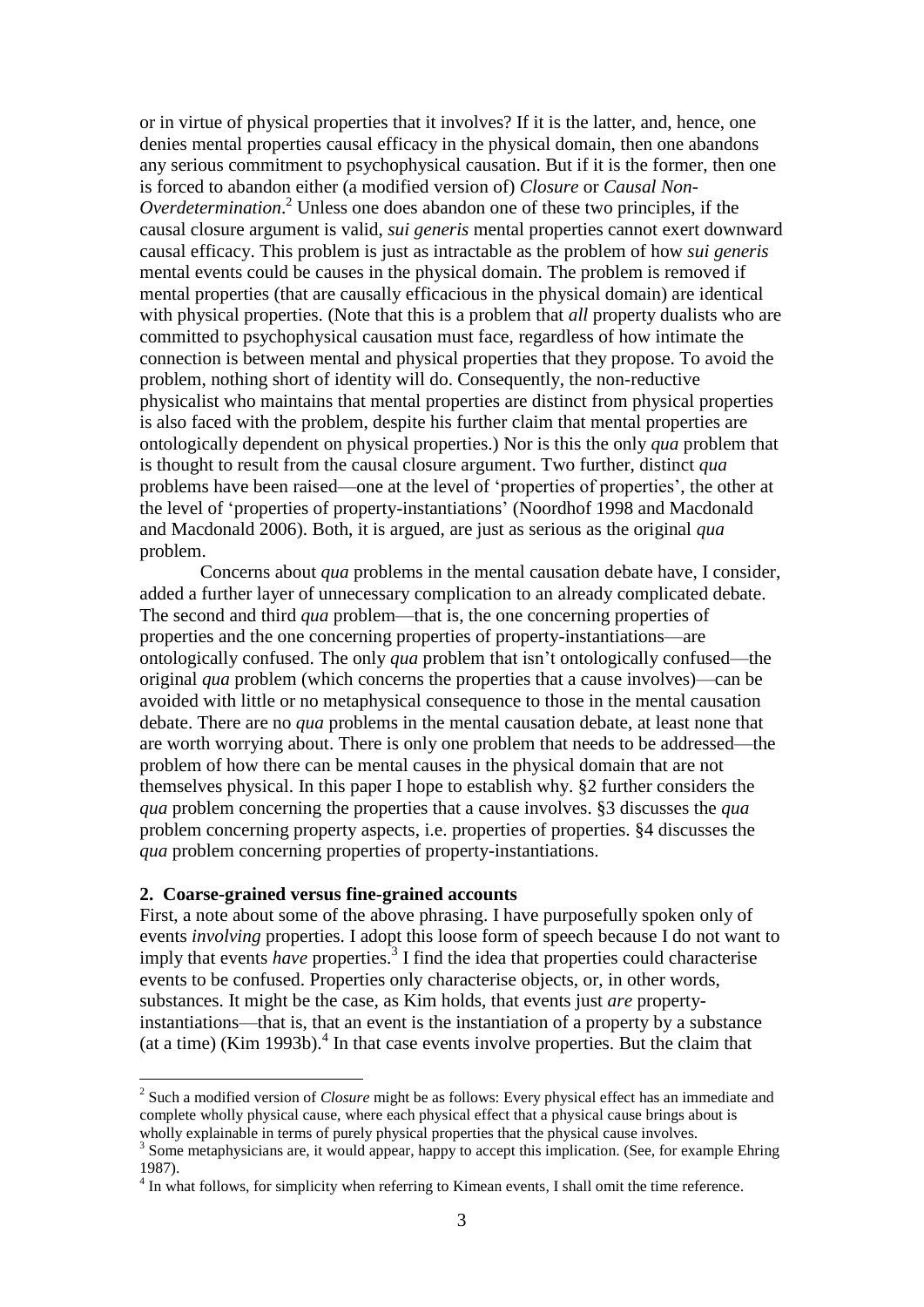events are property-instantiations is not to be confused with the claim that events instantiate properties. Properties are not instantiated by events—they are instantiated by substances. It is *the stone* that is hard and *the vase* that is fragile. Propertyinstantiations, the stone-instantiating-hardness or the vase-instantiating-fragility, do not instantiate properties and any suggestion to the contrary seems to be guilty of a category mistake. (The claim that property-instantiations do not instantiate properties is one that I shall return to and defend in §4, which discusses the third *qua* problem.)

Given these considerations, we can now clarify what it means for an event to 'involve' a property and how this differs from the sense in which substances 'involve' properties. Substances involve properties because they have properties. Events involve properties because an event just is a substance instantiating a property or, given less fine-grained accounts of events, a substance instantiating several properties or some complex of substances instantiating various properties.

Let us now turn to the distinction between 'fine-grained' and 'coarse-grained' entities. To accept that events are Kimean—that is, that an event is the instantiation of a property by a substance—is to advance a fine-grained account of events. This is because each Kimean event involves only one property. (This is, of course, not to suggest that, if Kimean events are the causal relata, the complete cause of an event will therefore only involve one property. The complete cause of an event in most cases will be a complex of Kimean events.) Alternatively, one might advance an account of the nature of an event according to which events are qualitatively dense each event involves several properties as opposed to just one. (For example, given a coarse-grained account of events, one might hold that Kate's party is an event and that it is an event which involves the property of being on the  $27<sup>th</sup>$  May, the property of having thirty guests, etc.).<sup>5</sup> But in light of what has just been said—namely, that it is *substances* that properties characterise—a far more obvious example of a coarsegrained entity is a substance.

Contrast the claim that Kimean events are causes with the claim that substances are. While Kim would claim that it is *the stone instantiating the property of hardness* that caused the vase to be cracked, those who accept that substances are causes would claim that it *is the stone* that caused the vase to be cracked. That is, it is the stone considered in all of its entirety that is the cause, not some cross-section of the stone as Kim's property-instantiation account of the causal relata suggests. (As an aside, note the claim here is that substances are always causes, not that substances are also always effects. In the above example, the suggestion that a substance is an effect is implausible, for the claim that the stone caused the vase makes no sense. Rather, a substance, the stone, caused the vase to be cracked, which is a property-instantiation, a Kimean event.)

1

<sup>5</sup> The *locus classicus* of a coarse-grained theory of events is commonly thought to be Davidson's. Given this interpretation of a Davidsonian event, critics of Davidson's position in the mental causation debate—that of anomalous monism—take it to be one that combines an event monism with a property dualism. As a consequence, they consider that Davidson's anomalous monism must face the problem of whether a mental event is causally relevant in the physical domain in virtue of the mental properties that it involves or the physical properties that it involves. Their conclusion is that, given the premises of anomalous monism, Davidson cannot resolve this problem and his position must ultimately collapse into a property epiphenomenalism. For Davidson's position see, for example, Davidson 1980b, 1993. For this criticism of Davidson's anomalous monism see, for example, Kim 1993c and Honderich 1982. Contrary to this, I argue that Davidsonian events are not coarse-grained. They in fact lack any grain at all, because Davidson is a nominalist. Consequently, anomalous monism cannot be accused of property epiphenomenalism (Gibb 2006).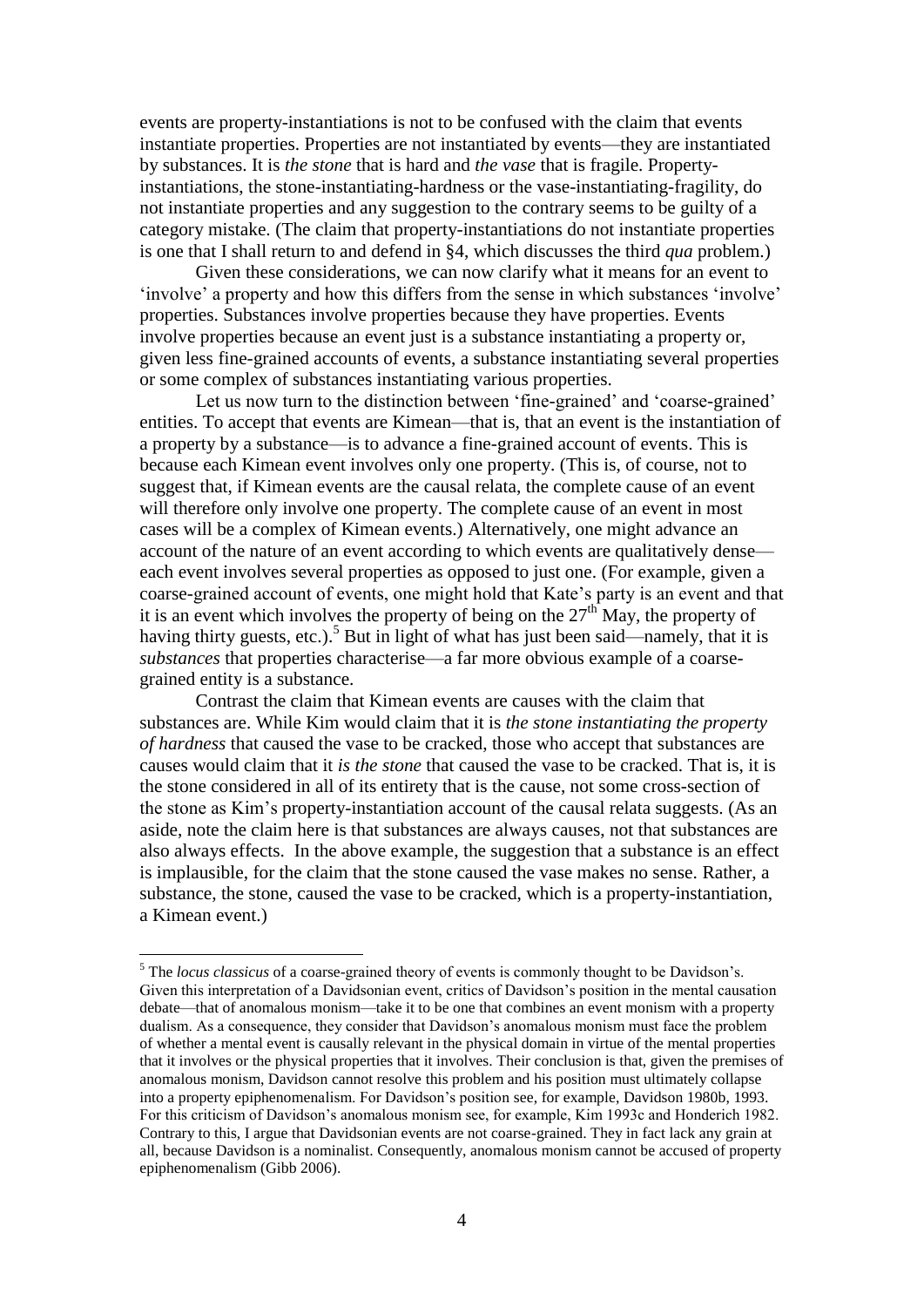Clearly, proponents of the claim that substances are causes would not wish to deny that substances enter into the causal relationships that they do because of the properties that characterise them. As Lowe, a substance causation theorist puts it, objects participate in causal relationships, and 'an object participates in such relationships in different ways according to its different properties.' (Lowe 2006, 15) Nor would they wish to deny that (usually, if not always) when a substance participates in a given causal relationship, not all of its properties will be causally relevant to its participation in that causal relationship. The stone caused the vase to be cracked *in virtue of* its hardness, not, say, in virtue of its colour.

Are the causal relata coarse-grained or fine-grained entities? Where s1 and s2 are substances and p1 and p2 are properties, a proponent of the claim that substances are causes will say that s1 causes s2's instantiating p2 in virtue of s1 instantiating p1. A proponent of the claim that property-instantiations are causes will instead say that s1 instantiating p1 causes s2's instantiating p2. The difference between these two positions is, I consider, simply one of approach. The first starts with the idea that substances are causes, the 'engines' of causation, and then, due to the qualitative specificity of causation, 'works in' by supplementing their claim with an 'in virtue of' principle. The second starts by identifying the causally efficacious property and then 'works out' from this property, specifying what the instantiation of this property is an instantiation by.

However, for the purpose of the mental causation debate, assuming that causes are fine-grained entities removes a layer of unnecessary complication that this debate does not need. Say that one combines a substance monism with a property dualism mental and physical properties are distinct properties of the body. If substances are causes, then this gives rise to the previously discussed *qua* problem. If mental substances are physical, and, hence, mental causes are physical, the combination of *Closure* and *Causal Non-Overdetermination* is consistent with mental causes having physical effects. But do mental causes ever have physical effects in virtue of their mental properties? Is there downward causal efficacy from mental properties?

If the causal relata are fine-grained entities, property-instantiations, there is no such *qua* problem. If the causal relata are property-instantiations, then causes do not have epiphenomenal properties. A mental cause is the instantiation of a mental property by a substance and a physical cause is the instantiation of a physical property by a substance. If a mental event is a cause in the physical domain, then the mental property that it is an instantiation of must be causally efficacious in the physical domain. Moreover, if events are property-instantiations, then one cannot combine an event monism with a property dualism. If a mental event is identical with a physical event, then the mental property that it is an instantiation of must be physical, because for two property-instantiations to be identical, they must be the instantiation of the same property. Consequently, if there are mental causes in the physical domain but these are identical with physical causes (and, hence, there is no downward causation) there is no further worry to be raised about whether 'the mentalness' of the mental cause is in some sense causally redundant in the physical domain. The causal closure argument cannot plausibly be re-asserted at some more fine-grained level.

## **3. Property aspects**

I have suggested that if the causal relata are fine-grained entities, that is, propertyinstantiations, the causal closure argument generates one problem only—the problem of how there can be non-physical causes in the physical domain. Others in the mental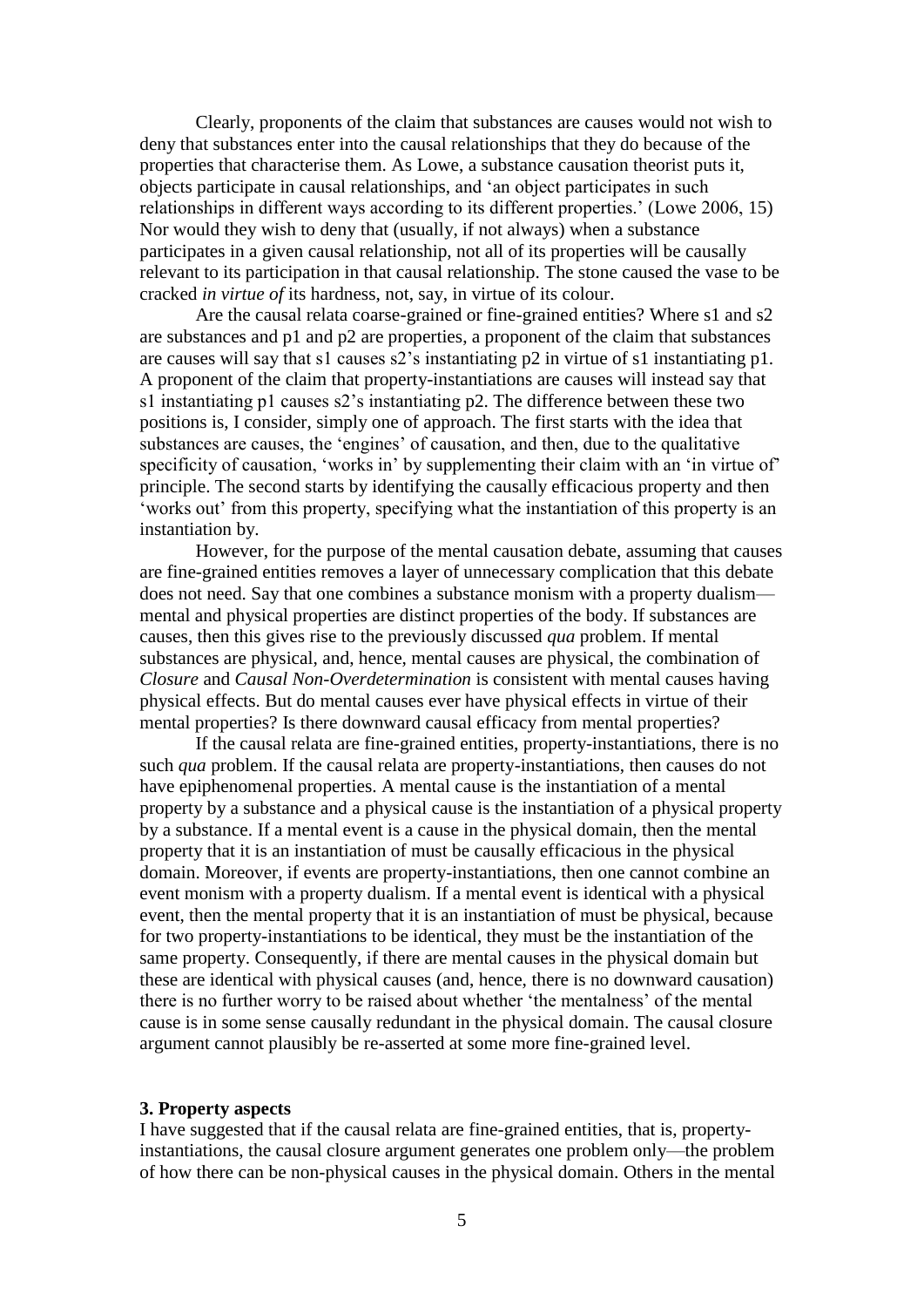causation debate would disagree with this claim. According to them, the causal closure argument still generates *qua* problems even if property-instantiations are causes and mental property-instantiations are identical with physical propertyinstantiations. Three different versions of the *qua* problem have in fact been presented in the mental causation debate. These are as follows:

- 1) If mental causes are identical with physical causes, but a mental cause involves physical properties and *sui generis* mental properties, then is a mental cause a cause in the physical domain in virtue of the physical or mental properties that it involves?
- 2) If mental properties are identical with physical properties, but a mental property has physical aspects and *sui generis* mental aspects, then are mental properties causally efficacious in the physical domain in virtue of their physical or mental aspects? (See Noordhof 1998 and Macdonald and Macdonald 2006, p. 552-3).
- 3) If mental property-instantiations are identical with physical propertyinstantiations, but a mental property-instantiation has mental and physical properties, then is a mental property-instantiation a cause in the physical domain in virtue of its physical or mental properties? (Macdonald and Macdonald 2006, §4).

The first *qua* problem is the original *qua* problem and the one that has so far been my focus. But what of the second and third less commonly recognised *qua* problems? Both are, I consider, implausible from an ontological point of view.

Let us begin with (2). To claim that a property has aspects is to claim that a property has properties. Given this claim, properties characterise substances, but properties can also characterise other properties. I shall refer to properties of properties as 'second-order' properties, where a second-order property is a property of a first-order property. (Note, a second-*order* property should not be confused with a higher-*level* property—that is, a property that a *substance* instantiates because the substance instantiates a distinct lower-level property upon which the higher-level property depends.)

To explain the *qua* problem involving second-order properties: The conclusion of the causal closure argument is that mental causes are identical with physical causes. If a cause is the instantiation of a property by a substance, and mental causes are physical it follows that mental properties are physical. Hence, mental properties are causally efficacious in the physical domain because they are identical with physical properties. But, then, are those mental properties causally efficacious *qua* mental or *qua* physical? That is, is it in virtue of its mental or physical properties that a firstorder mental property is causally efficacious in the physical domain? If it is in virtue of *sui generis* mental properties, and, hence, there is downward causal efficacy at the level of property aspects, then one is forced to deny either (a modified version of) *Closure* or *Causal Non-Overdetermination*. If it is in virtue of its physical properties then one is forced to deny a (modified version of) *Psychophysical Causation*. According to the original *qua* problem, the claim that mental causes are physical relocates the question of whether the mental is causally redundant in the physical domain to the level of properties. According to this *qua* problem, the claim that mental properties are physical relocates the question of whether the mental is causally redundant in the physical domain to the level of second-order properties. Moreover, if second-order properties themselves have properties, to identify second-order mental properties of first-order mental properties with second-order physical properties of first-order mental properties does not provide a way out, for then one can simply raise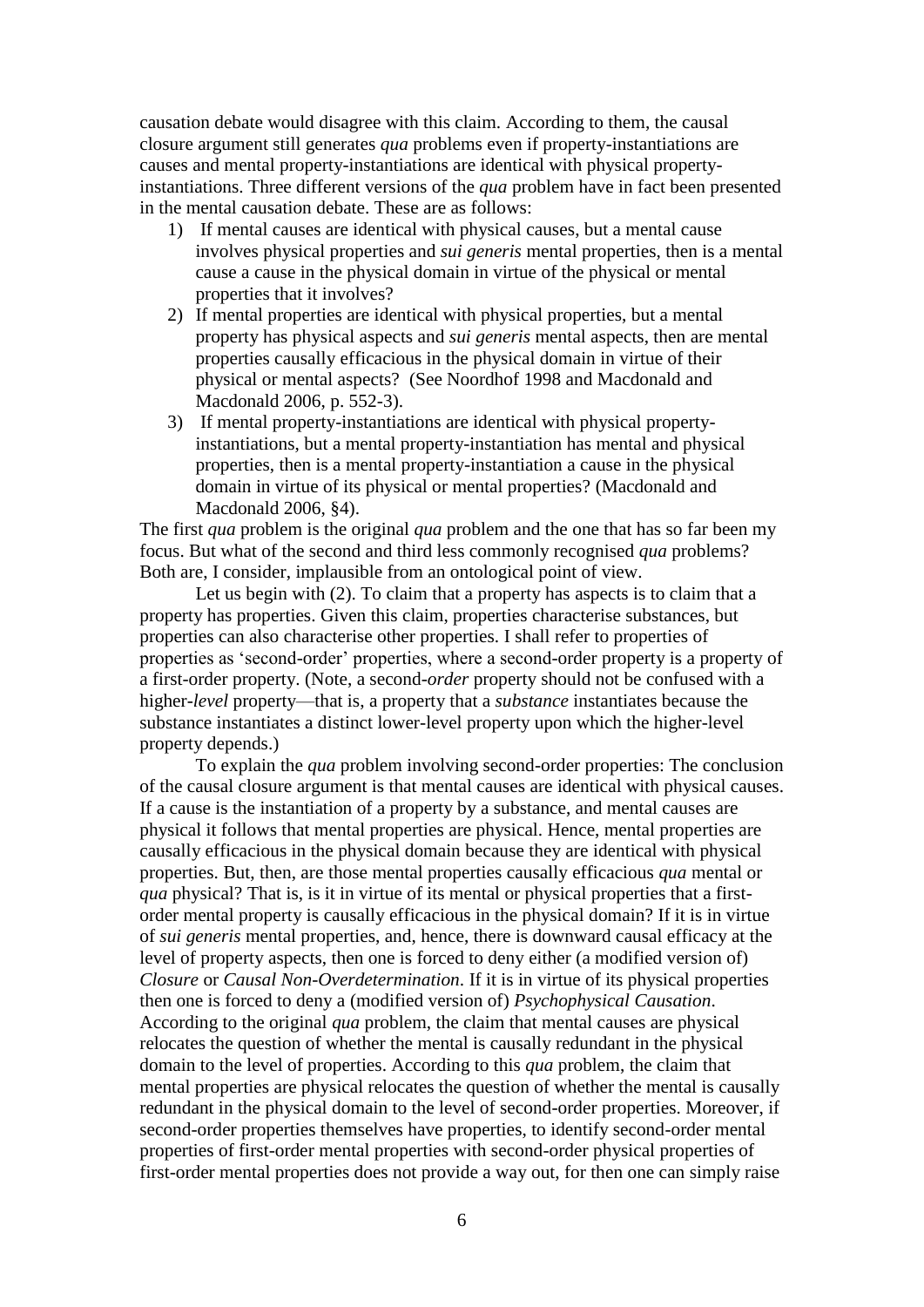the question of whether second-order mental properties are causally efficacious in the physical domain in virtue of *their* mental or physical properties, *ad infinitum*.

I do not take this *qua* problem to be a troubling one because I do not consider that second-order properties should be admitted in one's ontology. Traditionally one way of characterising the distinction between substance and property is that substances are entities that bear properties, whereas properties are entities that are borne by substances. (See Lowe 2006, p. 9). If properties bear properties this cannot be correct for then the former properties would have to be classified as substances. This might be taken simply to suggest that this way of characterising the distinction between substance and property needs adjusting. Hence, one might instead adopt Aristotle's characterization of an individual substance, according to which an individual substance is one that bears properties but is not borne by *anything*. (Once again, see Lowe 2006, p. 9). But the idea that properties can play the role that is typically ascribed to substances—that is, that they can bear properties—raises the suspicion that the claim that properties have properties involves a category mistake. This suspicion is borne out when one considers supposed examples of second-order properties.

In his defence of the claim that it is legitimate to raise the question of whether a mental *property* is causally efficacious in the physical domain *qua* mental or *qua* physical, Noordhof provides two examples of what he takes to be second-order properties. First, Noordhof claims that the constituents of a complex property are aspects of it. Noordhof gives the example of the property of being air, which has, he claims, the property of being part oxygen. Moreover, if a house were to burn down, it would be legitimate, Noordhof claims, to ask which aspect of the property of being air was causally relevant and to answer that it was in virtue of it having the property of being part oxygen. Second, Noordhof considers that if 'two properties stand as determinate to determinable, we can ask 'Which is relevant?' Hence, '(w)e might allow that the red ball causes a dent *qua* having mass, but go on to say that, more specifically, it was *qua* having a mass of 5lb. rather than just *qua* mass'. Noordhof's conclusion is that we therefore 'have two perfectly clear senses in which properties can have aspects which raise questions of causal relevance' (Noordhof 1998, p.223).<sup>6</sup>

Let us begin with Noordhof's second example. I do not think that this provides a satisfactory example of a second-order property. Even if we allow that the distinction between determinable and determinate predicates reflects a distinction between properties (a claim that I would question) and, hence, that 'having a mass' and 'having a 5lb. mass' are both properties and that they are distinct, it does not follow that one is a higher-order property of the other. Say that a ball is 5lb. It is not that the ball has the property of having a 5lb. mass, and that the property of having a 5lb. mass, in turn, has the property of having a mass. Rather, it is *the ball* that has a mass and *the ball* that has a 5lb. mass. Noordhof has, I think, confused the claim that determinables are higher-*order* properties with the claim that determinables are higher-*level* properties. If the distinction between determinable and determinate predicates does reflect a distinction between properties, then plausibly 'having a mass' is a higher-level property. Having a mass is a property that a 5lb. object instantiates because the object instantiates a distinct lower-level property (having a 5lb mass) upon which it, the higher-level property, depends. Because both properties

1

<sup>&</sup>lt;sup>6</sup>Noordhof raise this *qua* problem in response to Robb's trope solution to the problem of mental causation (Robb 1997). Robb reject's Noordhof's argument for the same reason that I do—he does not think that there are second-order properties (Robb 2001).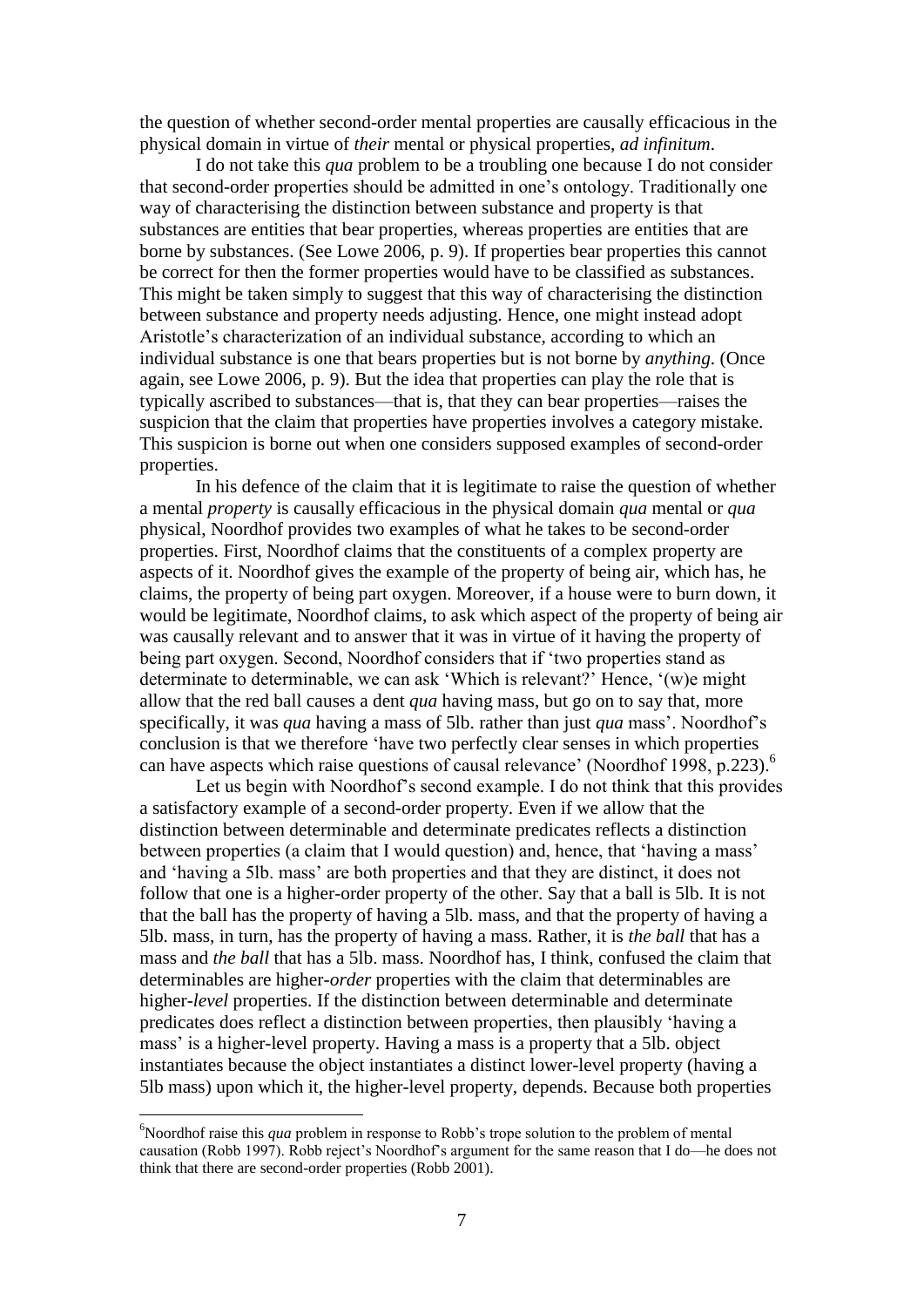are properties of the object (as opposed to one being a property of the other), the *qua* problem that this really raises is nothing other than the original *qua* problem. Is the 5lb ball a cause in virtue of its determinable property (having a mass) or its determinate property (having a mass of 5lb.)? More generally, is an object causally relevant *qua* having property p or *qua* having property y (where p is a higher-level property of the object and y a lower-level property of the object)? It does not raise a *qua* problem concerning property aspects—that is a problem about whether property p is causally relevant *qua* having property y or *qua* having property x.

Now let us turn to Noordhof's first example of a second-order property. Noordhof's thought is that the property of being air has the property of being part oxygen. Once again I do not think that this provides a satisfactory example of a second-order property. Let us allow that 'being air' and 'being oxygen' are both properties and that they are distinct. Certainly, the relationship between these properties is not the relationship between property bearer and property borne. Consider the stuff air. It is composed of oxygen, together with nitrogen, carbon dioxide, etc. Hence, air is partly constituted by oxygen. Insofar as the properties 'being air' and 'being oxygen' exist, it is the stuff that is air that has the property of being air and the stuff that is oxygen that has the property of being oxygen. The relationship between the property of being air and the property of being oxygen is therefore the relationship between the property of a whole and the property of a part (where the term 'whole' and 'part' range over substances, not properties.) But does this mean, as Noordhof claims that, the property of being air has the property of being *part* oxygen? This claim does not follow. If one accepts that 'being part oxygen' is a property then it is a property of the *stuff* that is air, not a property of the *property* of being air.

I therefore conclude that Noordhof fails to demonstrate that there are secondorder properties and, hence, that he fails to demonstrate that version (2) of the *qua* problem is plausible. Unless a convincing example of a second-order property can be given—and I cannot see what that could be—version (2) of the *qua* problem can be dismissed.

## **4. Event aspects**

Now let us turn to the third and final *qua* problem. This *qua* problem is one raised by Cynthia and Graham Macdonald (2006, §4). According to them, the claim that there is no *qua* problem if causes are property-instantiations and mental propertyinstantiations are identical with physical property-instantiations is false. Macdonald and Macdonald consider that even then one can still raise the following question: Is a mental property-instantiation a cause in the physical domain in virtue of its mental or physical properties? If it is in virtue of a *sui generis* mental property and, hence, there is downward causal efficacy, then one is forced to deny either (a modified version of) *Closure* or *Causal Non-Overdetermination*. If it is only in virtue of its physical properties then one is forced to deny (a modified version of) *Psychophysical Causation*.

Let us attempt to unpack this argument. Macdonald and Macdonald claim that if events are property-instantiations one can distinguish between the property that an event is an *exemplifying of* and the properties that an event *has*, at least some of which the event will have in virtue of the constitutive property of the event—that is in virtue of the property that the event is an exemplifying of. Hence, for example, take the event that is Tom instantiating pain. The constitutive property of the event—that is,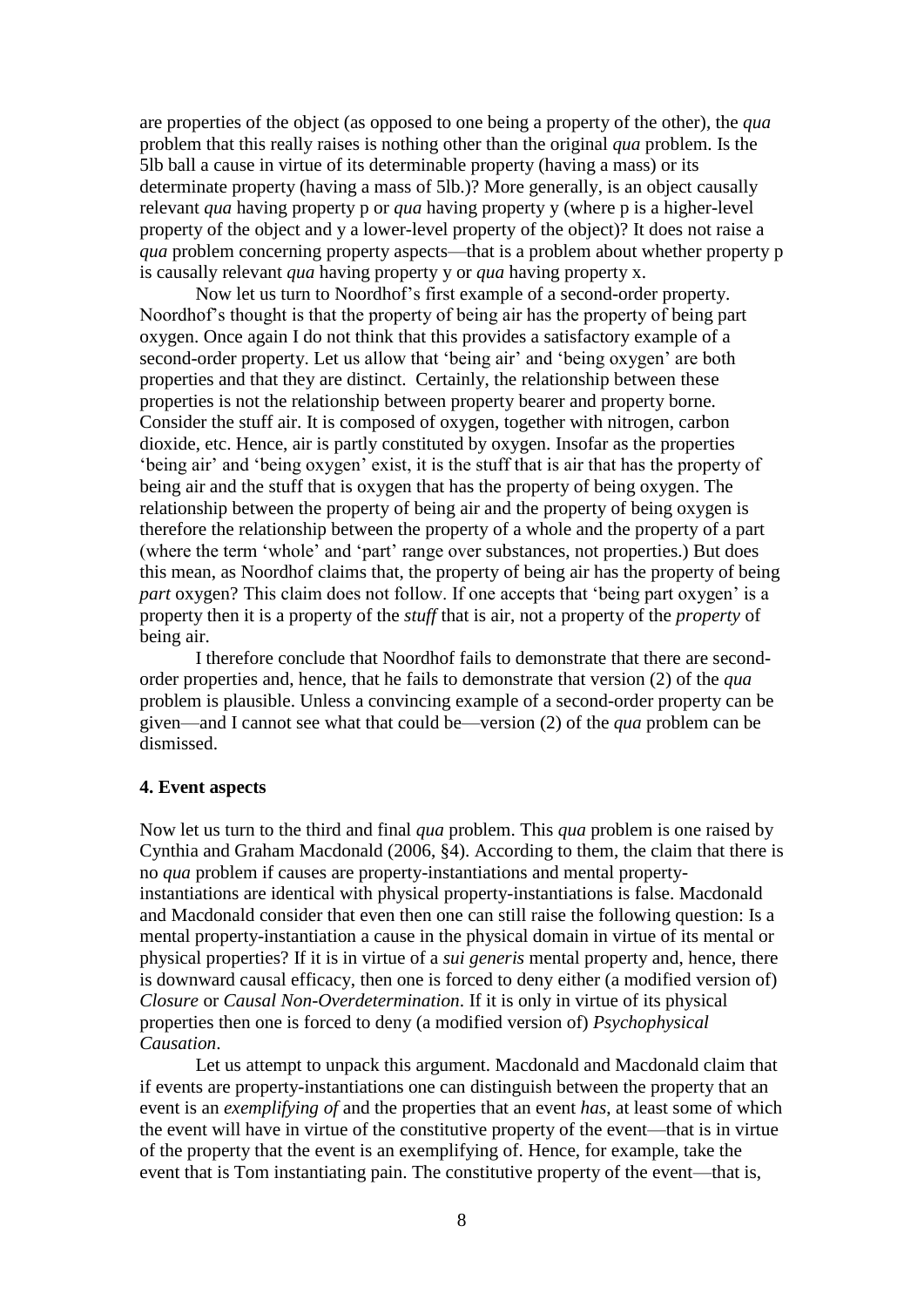the property that the event is an *exemplifying of*—is the property of being in pain. One of the properties that the event *has*, according to them, is the property of being a mental event. That is, the property of being an instantiation of the property pain.

They construe one of the problems of the causal relevance of the mental in the physical domain to concern the question of whether a mental event is a cause in the physical domain in virtue of mental properties that the mental event *has* or in virtue of physical properties that the mental event *has*. If the mental event that is Tom's instantiating pain is identical with a physical event, then the constitutive property of this event—namely, the property of being in pain—must be identical with a physical property. But because this mental event is identical with a physical event, the Macdonalds will, I take it, claim that the event has the property of being a physical event and, also, that it has the property of being a mental event. Hence, one can ask whether 'Tom's instantiating pain' is a cause in the physical domain in virtue of having the property of being a mental event or in virtue of having the property of being a physical event. That is, whether 'Tom's instantiating pain' is a cause in the physical domain in virtue of having the property of being an instantiation of the property pain or in virtue of having the property of being an instantiation of a physical property.

I consider this argument to be confused because, as I observed earlier in this paper, the assumption upon which it rests—namely, that events have properties—is one that I find implausible. As I claimed there, those who consider events to have properties are guilty of a category mistake. It is only substances that have properties. Property-instantiations involve what the Macdonalds refer to as 'constitutive properties' but they do not *have* properties.

Surely, one might reply, we talk as though events (that is, propertyinstantiations) have properties? We might say that my foot's being cut is painful, or, that the vase being chipped is annoying, or, that the sky being bright blue is uplifting, or, that the computer being broken is disastrous. Taking the first example, isn't this to ascribe a property (being painful) to an event (my foot having the property of being cut)? I consider such talk to be ontologically misleading. It is not that the event that is my foot being cut has the property of being painful, but rather that the event that is my foot being cut causes the event that is me being in pain. That is, I (a substance) have the property of being in pain and my being in pain was caused by the event that is my foot being cut. For exactly the same kind of reason, the truthmaker of the sentence 'The vase being chipped is annoying' or 'The sky being bright blue is uplifting' or 'The computer being broken is disastrous' is not an event having a property.

However, the examples that the Macdonalds provide of event aspects are different from the ones above. They offer the following examples:

1) My having pain has the property of being an instantiation of the property pain (Macdonald and Macdonald 2006, p. 560).

And:

2) Jones firing a gun has the property of being an instantiation of the property firing (Macdonald and Macdonald 2006, p. 557, fn. 31).

But, nor does this kind of example carry any ontological weight. Consider (1). 'Being an instantiation of the property pain' is a perfectly meaningful predicate, and it is correct to describe the event that is my having pain as being an instantiation of the property pain. The Macdonalds' assumption would appear to be that from this it follows that 'being an instantiation of the property pain' picks out a property, which the event 'my having pain' bears. But, first note that unless one mistakenly thinks that every meaningful predicate expresses a property and that if an entity falls under that